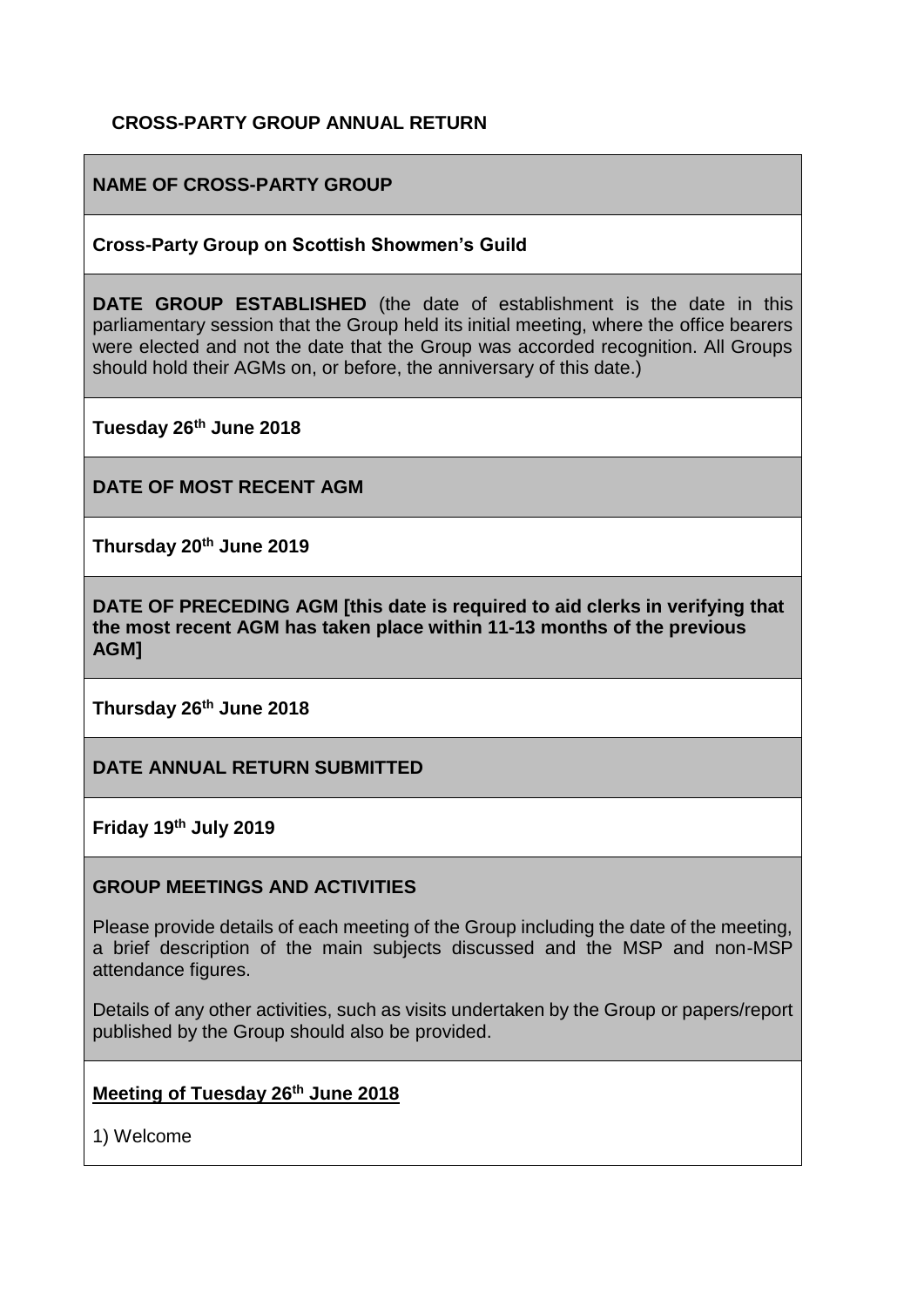- 2) Minutes of the Previous CPG Meeting
- 3) Report from Mary Fee MSP re: North Ayrshire Council
- 4) Report from Clare Haughey MSP re: South Lanarkshire Council
- 5) Report on Showmen's Guild meeting with Angela Rowley, Clyde Gateway

6) Right to buy Sites

- 7) Government decision re: provision for Gypsy Travellers
- 8) Review of Race Hate Crime legislation consultation and engagement
- 9) Intangible Cultural Heritage
- 10) Approval of the Minutes of the Previous Annual General Meeting.

11) Election of Office Bearers

Attendance – Showmen's Guild

Billy Hammond (Chairman of Showmen's Guild, Scottish Section)

Christine Stirling (Committee member, Showmen's Guild Scottish Section)

John Stewart Miller (Committee member, Showmen's Guild Scottish Section)

Attendance – MSP's

Richard Lyle MSP

Jackson Carlaw MSP

Clare Haughey MSP

Mary Fee MSP

## **Meeting of Tuesday 19th March 2019**

- 1) Welcome
- 2) Apologies
- 3) Low Emissions Zone (LEZ)
- 4) Caravan Sites and Control of Development Act (1960)
- 5) Update on Members Bill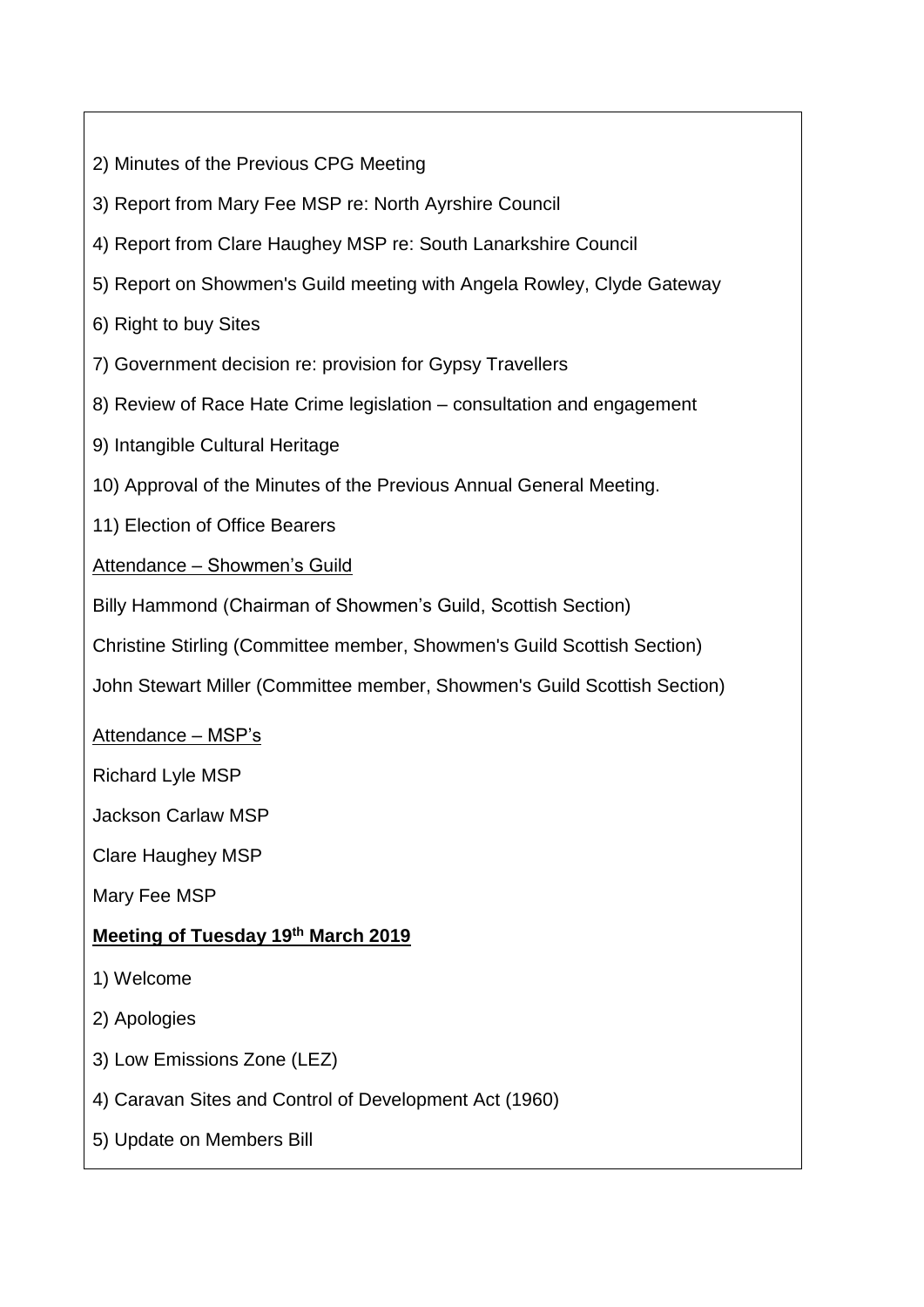# 6) AOCB

Attendance – Showmen's Guild

Billy Hammond (Chairman, Showmen's Guild Scottish Section)

Alex James Colquhoun (Vice Chairman, Showmen's Guild Scottish Section)

George Pinder (Treasurer, Showmen's Guild Scottish Section)

John Stewart Miller (Committee member, Showmen's Guild Scottish Section)

Attendance – MSP's

Richard Lyle MSP (in Chair)

Maurice Corry MSP

Maureen Watt MSP

Andy Whiteman MSP

### **Meeting of Thursday 20th June 2019**

- 1) Welcome
- 2) Apoligies
- 3) Minutes of the Previous CPG Meeting
- 4) Update on Private Members Bill
- 5) Update on Low Emissions Zone (LEZ)
- 6) Update on Census 2021
- 7) Update on Caravan Sites and Control of Development Act (1960)

Attendance – Showmen's Guild

Alex James Colquhoun (Vice Chairman, Showmen's Guild Scottish Section)

George Pinder (Treasurer, Showmen's Guild Scottish Section)

John Stewart Miller (Committee member, Showmen's Guild Scottish Section)

Brian Hickey (Committee member, Showmen's Guild Scottish Section)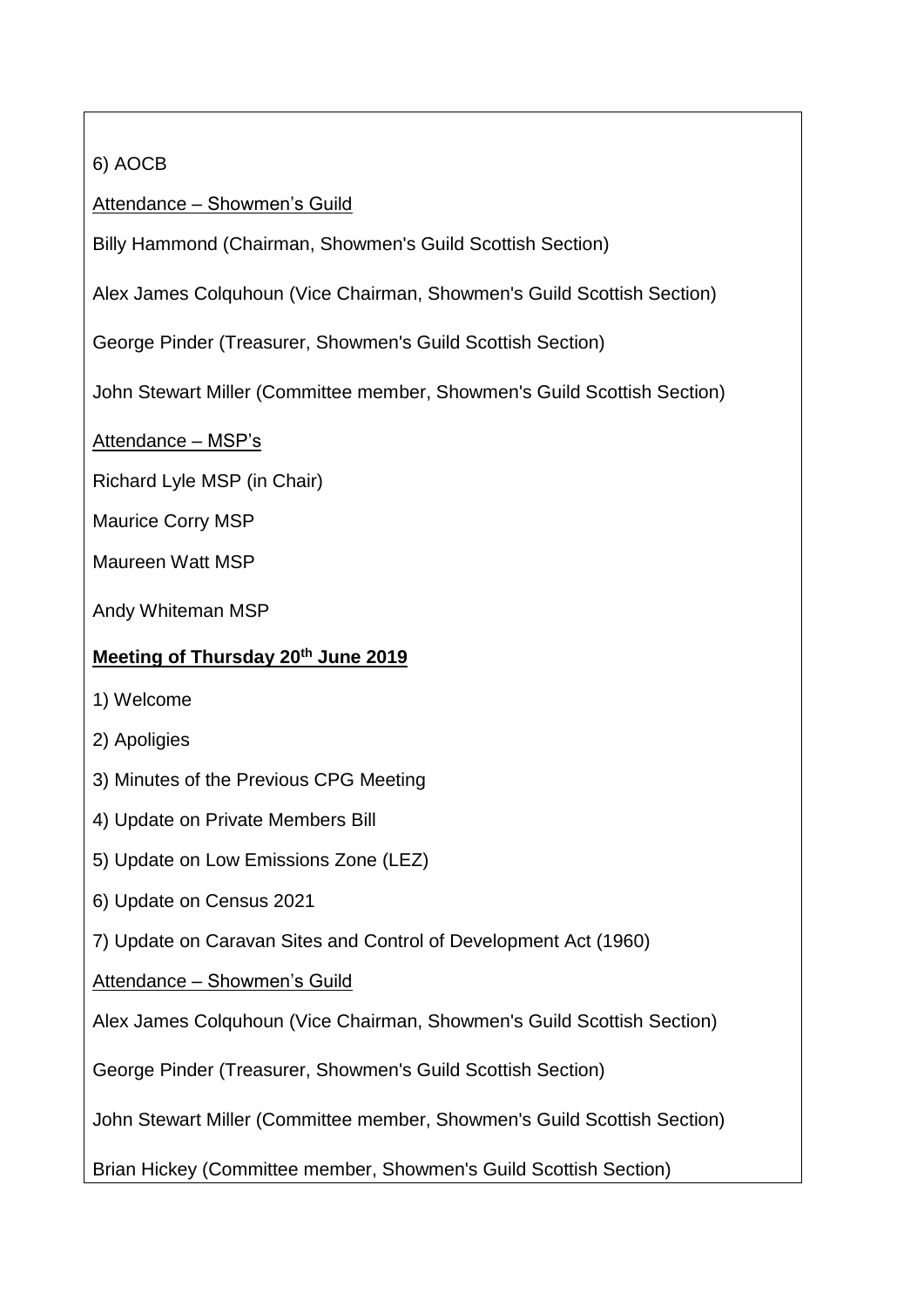Attendance – MSP's

Richard Lyle MSP (in Chair)

Maurice Corry MSP

Mary Fee MSP

Jackson Carlaw MSP

### **MSP MEMBERS OF THE GROUP**

Please provide names and party designation of all MSP members of the Group.

**Richard Lyle MSP (SNP)**

**Mary Fee MSP (LAB)** 

**Andy Wightman MSP (GREEN)**

**Jackson Carlaw MSP (CON)** 

**Annie Wells MSP (CON)**

**Maurice Corry MSP (CON)** 

**Clare Adamson MSP (SNP)** 

**David Torrance MSP (SNP)**

**John Mason MSP (SNP)**

### **NON-MSP MEMBERS OF THE GROUP**

For organisational members please provide only the name of the organisation, it is not necessary to provide the name(s) of individuals who may represent the organisation at meetings of the Group.

| <b>Individuals</b> | <b>William Hammond</b><br><b>Christine Stirling</b><br><b>George Pinder</b><br><b>John Stewart Miller</b><br><b>Alex J Colquhoun</b><br><b>Brian Hickey</b><br><b>Jordan Evans</b><br><b>Jane Rodgers</b> |
|--------------------|-----------------------------------------------------------------------------------------------------------------------------------------------------------------------------------------------------------|
| Organisations      | The Showmen's Guild of Great Britain & Ireland<br>(Scottish Section)                                                                                                                                      |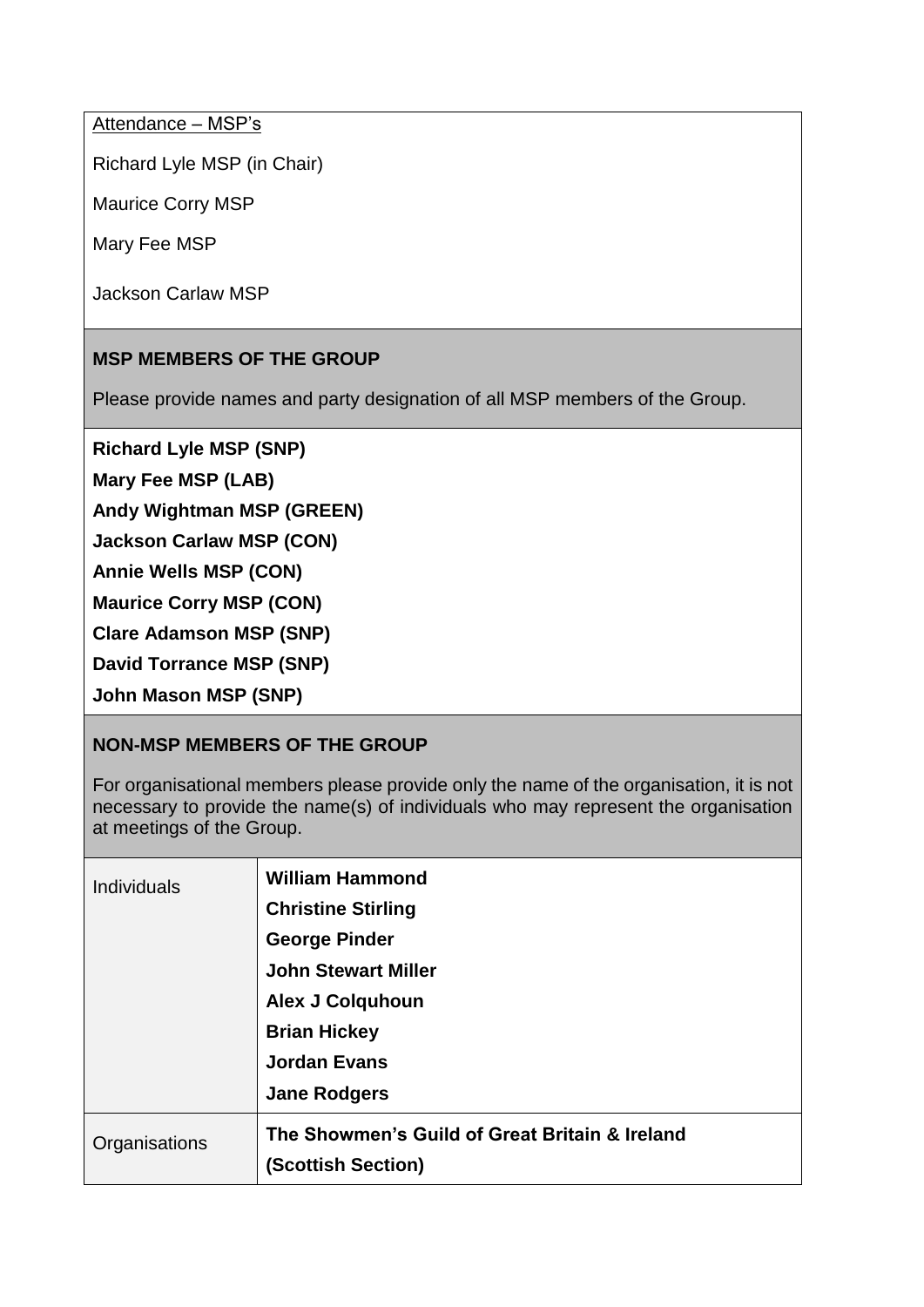## **GROUP OFFICE BEARERS**

Please provide names for all office bearers. The minimum requirement is that two of the office bearers are MSPs and one of these is Convener – beyond this it is a matter for the Group to decide upon the office bearers it wishes to have. It is permissible to have more than one individual elected to each office, for example, co-conveners or multiple deputy conveners.

| Convener               | <b>Richard Lyle MSP</b>                                                      |
|------------------------|------------------------------------------------------------------------------|
| <b>Deputy Convener</b> | <b>Mary Fee MSP</b><br><b>Jackson Carlaw MSP</b><br><b>Andy Wightman MSP</b> |
| Secretary              | Jane Rodgers (Non - MSP Member)                                              |
| Treasurer              | N/A                                                                          |

#### **FINANCIAL BENEFITS OR OTHER BENEFITS RECEIVED BY THE GROUP**

Please provide details of any financial or material benefit(s) received from a single source in a calendar year which has a value, either singly or cumulatively, of more than £500. This includes donations, gifts, hospitality or visits and material assistance such as secretariat support.

Details of material support should include the name of the individual providing support, the value of this support over the year, an estimate of the time spent providing this support and the name of the organisation that this individual is employed by / affiliated to in providing this support.

Groups should provide details of the date on which the benefit was received, the value of the benefit and a brief description of the benefit.

If the Group is not disclosing any financial information please tick the box to confirm that the Group has considered the support received, but concluded it totalled under the threshold for disclosure (£500). **X**

### **SUBSCRIPTION CHARGED BY THE GROUP**